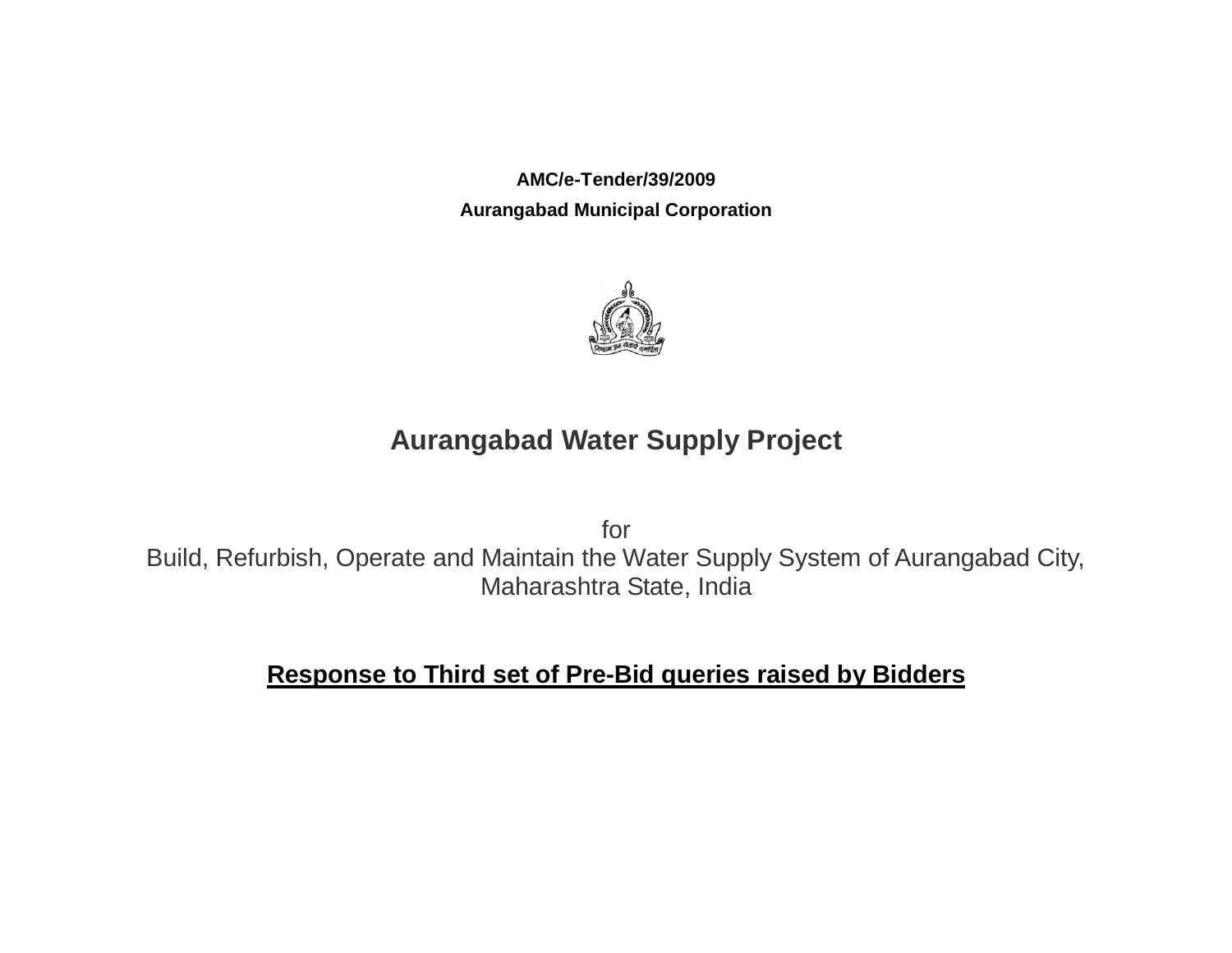| $\mathbf{s}$<br><b>No</b> | <b>Reference</b>                                       | <b>Query / Suggestion</b>                                                                                                                                                                                                                                                                                                                                                                                                                                                                                                                                                                                                                                                                                                                                                                                                                                                                                                                                                                                                                                                                                                                                                                                                                                                                                                                                                                                                                                                                                                                                                                                                                                                                                                                                                                                                | <b>AMC Reply</b> |
|---------------------------|--------------------------------------------------------|--------------------------------------------------------------------------------------------------------------------------------------------------------------------------------------------------------------------------------------------------------------------------------------------------------------------------------------------------------------------------------------------------------------------------------------------------------------------------------------------------------------------------------------------------------------------------------------------------------------------------------------------------------------------------------------------------------------------------------------------------------------------------------------------------------------------------------------------------------------------------------------------------------------------------------------------------------------------------------------------------------------------------------------------------------------------------------------------------------------------------------------------------------------------------------------------------------------------------------------------------------------------------------------------------------------------------------------------------------------------------------------------------------------------------------------------------------------------------------------------------------------------------------------------------------------------------------------------------------------------------------------------------------------------------------------------------------------------------------------------------------------------------------------------------------------------------|------------------|
|                           | <b>IL&amp;FS Water Limited</b>                         |                                                                                                                                                                                                                                                                                                                                                                                                                                                                                                                                                                                                                                                                                                                                                                                                                                                                                                                                                                                                                                                                                                                                                                                                                                                                                                                                                                                                                                                                                                                                                                                                                                                                                                                                                                                                                          |                  |
| 1                         | Clause 34.3, Vol III,<br>Draft Concession<br>agreement | Termination Payment on Concessionaire's Event of<br>Default: As per Clause 34.3, Vol III, Draft Concession<br>agreement, termination payments for Concessionaire<br>Event of Default, "If the termination is on account of a<br>Concessionaire Event of Default, the AMC shall be<br>entitled to receive from the Concessionaire by way of<br>termination payment an amount equal to the Debt Due<br>less Insurance Cover. The AMC shall be able to<br>encash the Performance Security towards any<br>termination payments due from the Concessionaire -<br>The concessionaire puts in equity and mobilizes debt<br>funds and creates project assets for AMC. In case of<br>termination due to Concessionaire Event of Default,<br>the Concessionaire will forfeit equity, transfer the<br>project assets to AMC and exit the project. Further,<br>the Concessionaire has to pay off the lenders of the<br>project and for this purpose, AMC has to compensate<br>by paying the concessionaire, debt due less insurance<br>cover. This compensation mechanism for termination<br>payments is as per the provisions of the model<br>concession agreement of the Government of India. In<br>this regard, we draw attention to the model<br>concession agreement of NHAI, which is a base<br>document for projects in other sectors also. Further to<br>our interactions with Bankers/Financial Institutions,<br>this project will not be financable if this clause is not<br>changed. The rationale of lenders is that AMC being<br>the owner of the project assets, should guarantee the<br>lenders the money they have lent for the project in the<br>event of termination of Concessionaire. The Lenders<br>also stressed that as far as the Termination payments,<br>the Model Concession Agreement of the NHAI is the | No change<br>1.  |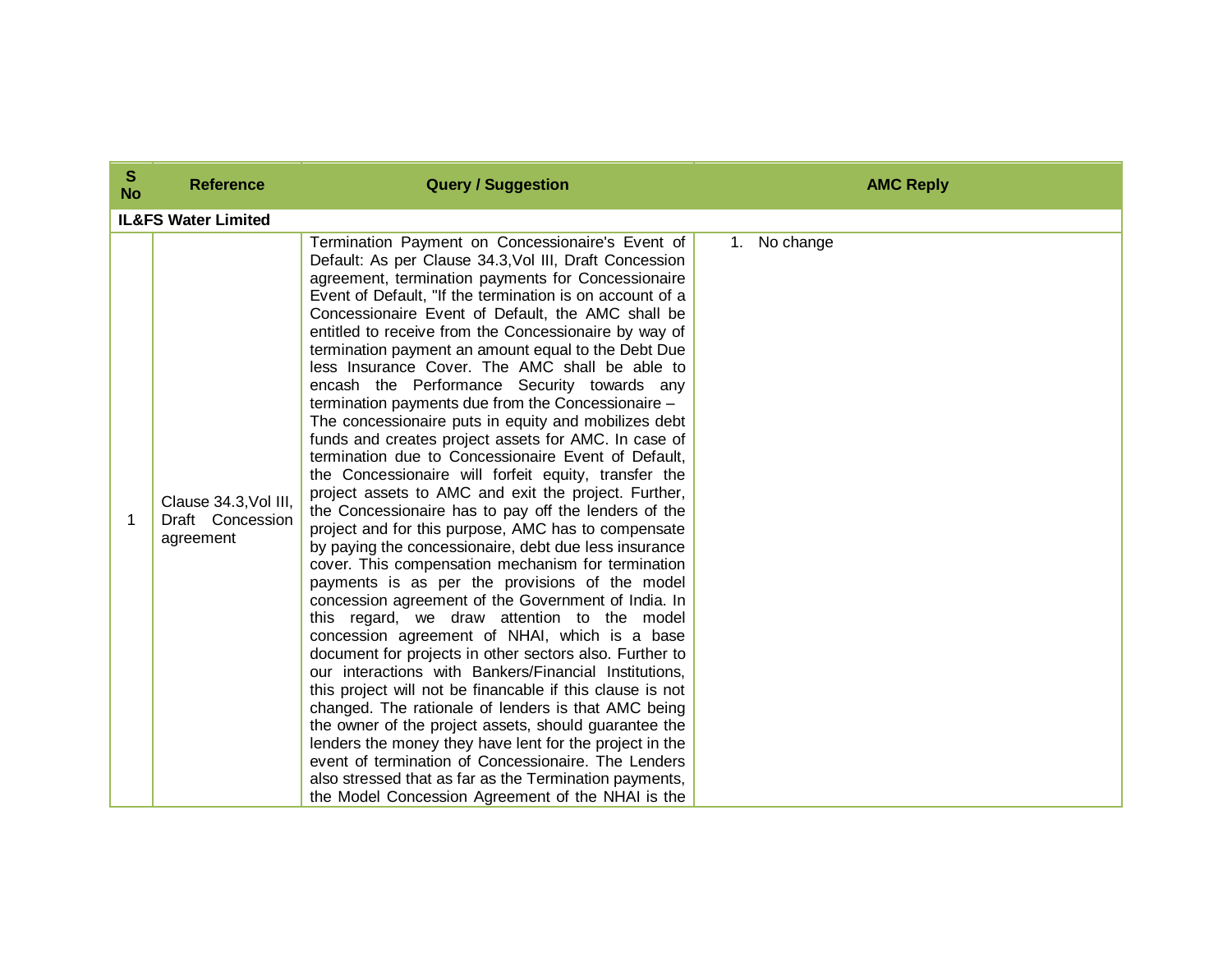| S<br><b>No</b> | <b>Reference</b>      | <b>Query / Suggestion</b>                                                                                                                                                                                                                                                                                                                                                                                                                                | <b>AMC Reply</b>                                                                                                                                             |
|----------------|-----------------------|----------------------------------------------------------------------------------------------------------------------------------------------------------------------------------------------------------------------------------------------------------------------------------------------------------------------------------------------------------------------------------------------------------------------------------------------------------|--------------------------------------------------------------------------------------------------------------------------------------------------------------|
|                |                       | document all Bankers/Financial institutions follow and<br>any deviation from that shall not be acceptable to<br>lenders and investors.                                                                                                                                                                                                                                                                                                                   |                                                                                                                                                              |
|                |                       | Hence we request that for making this project achieve<br>financial close, AMC needs to change the clause as<br>follows: "If the termination is on account of a<br>Concessionaire Event of Default, the Concessionaire<br>shall be entitled to receive from the AMC by way of<br>termination payment an amount equal to the Debt Due<br>less Insurance Cover".                                                                                            |                                                                                                                                                              |
|                |                       | As per the concession agreement the bank guarantee<br>shall be valid for 270 days from the bid due date.<br>Given the volume of work involved and traveling, Bank<br>guarantee is usually taken 3- 4 days before the due<br>date for inclusion in the bid. Therefore if the intimation<br>of extension for submission of the bid had been given<br>at least 5 days earlier, we would have taken the bank<br>guarantee for the revised bid due date.      | 1. AMC agrees with the request<br>Bidders may submit undertaking, along with Bid, on<br>2.<br>the letterhead of the Lead Consortium Member in<br>this effect |
| 2              | <b>Bank Guarantee</b> | If the Bank guarantee needs to be submitted from the<br>revised bid due date, it would entail cancellation of the<br>earlier Bank Guarantee and has huge commission<br>costs, which is additional loss to the bidder, which<br>does not serve the purpose. Also, there is a provision<br>in the Bank Guarantee that AMC shall seek extension<br>of the Validity of the Bank Guarantee at any time.<br>Hence, we request you to accept the Bank Guarantee |                                                                                                                                                              |
|                |                       | already taken by us which is valid for 270 days. At the<br>discretion of AMC, we will extend the Bank Guarantee<br>at the end of the current validity period of 270 days                                                                                                                                                                                                                                                                                 |                                                                                                                                                              |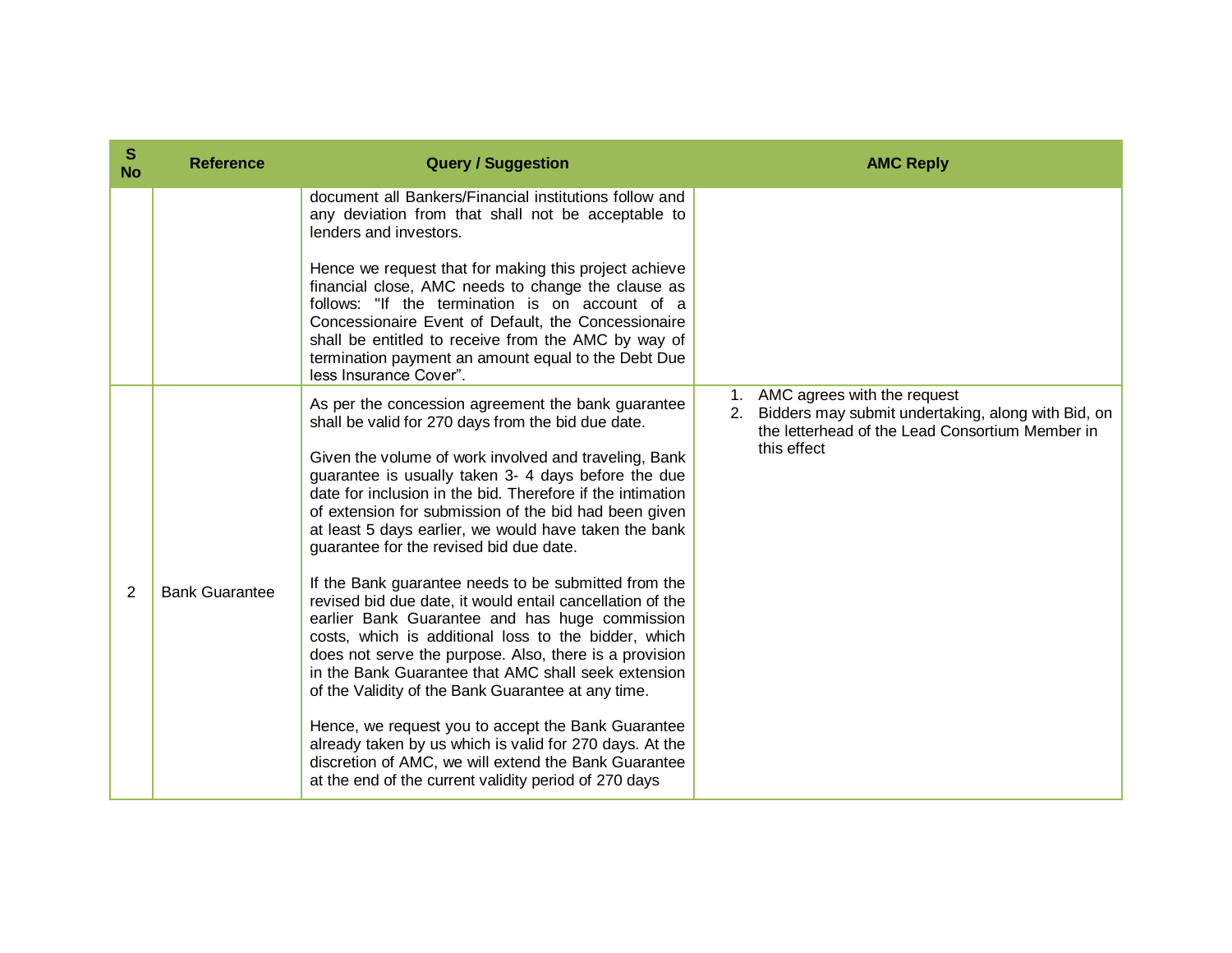| ${\bf S}$<br><b>No</b> | <b>Reference</b>                                      | <b>Query / Suggestion</b>                                                                                                                                                                                                                                                                                                                                                                                                                                                     | <b>AMC Reply</b>                                                                                                             |
|------------------------|-------------------------------------------------------|-------------------------------------------------------------------------------------------------------------------------------------------------------------------------------------------------------------------------------------------------------------------------------------------------------------------------------------------------------------------------------------------------------------------------------------------------------------------------------|------------------------------------------------------------------------------------------------------------------------------|
|                        |                                                       | The project envisages a grant funding of Rs. 400<br>crores for the project, based on which the bidder will<br>raise the remaining finance for the project.                                                                                                                                                                                                                                                                                                                    |                                                                                                                              |
| 3                      | Non availability of<br><b>UIDSSMT</b><br>the<br>Grant | In the event where the grant funding is not available<br>for the project, the entire funding pattern of the project<br>will undergo a change and tying up of additional funds<br>at that point of time will be difficult and cannot be<br>envisaged at the time of bidding for the project                                                                                                                                                                                    | Please refer reply to query no 92 on page no 30 of<br>72, of the reply provided by AMC on November $3^{\text{rd}}$ ,<br>2010 |
|                        |                                                       | Hence, AMC, as a part of its obligation, to ensure that<br>an amount of Rs. 400 crores will be made available for<br>the project as grant funds.                                                                                                                                                                                                                                                                                                                              |                                                                                                                              |
| 4                      | Payments for the<br><b>Preparatory Period</b>         | Since the preparatory period involves all survey,<br>investigation, design and preparation of construction<br>documents and drawings, the Concessionaire shall be<br>spending considerable amounts for the same. Hence<br>it is requested that the payment shall begin from the<br>preparatory period instead of the Appointed date as<br>stated in the Concession Agreement.                                                                                                 | 1. No change                                                                                                                 |
| 5                      | SLA - Water Loss                                      | The SLA of transmission losses to be capped at 15%<br>is difficult to achieve given the ground conditions. It is<br>requested that the transmission losses be capped at<br>25%. In the absence of such a modification, since<br>default in achievement of SLA can be a ground for<br>termination, it is represented that such clause can be<br>invoked only when it is proved beyond that such<br>default occurred solely due to the non performance of<br>the Concessionaire | 1. No change                                                                                                                 |
| 6                      | Change of scope                                       | Please confirm the project components covered under<br>the project scope from Intake to Consumer end. It is<br>suggested that any other additional needs, item wise<br>as per project requirement during the concession<br>period shall be considered as change of scope.                                                                                                                                                                                                     | Please refer reply to query no 101 on page no 33<br>1.<br>of 72, of the reply provided by AMC on November<br>$3rd$ , 2010    |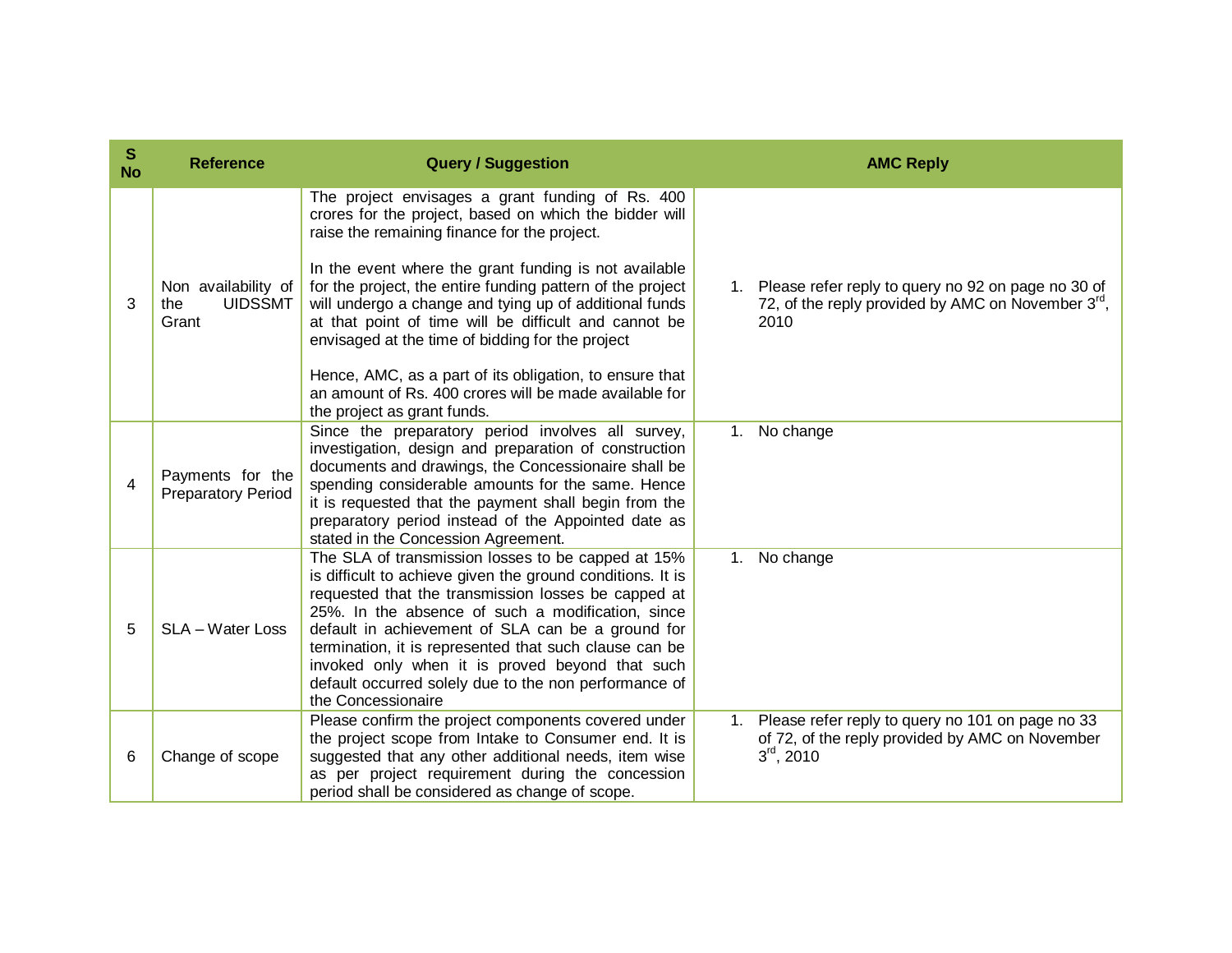| S<br><b>No</b> | <b>Reference</b>                           | <b>Query / Suggestion</b>                                                                                                                                                                                        | <b>AMC Reply</b>                                                                                                                                                                                                                                                                                                                                                                                                                                                                                                                                                                                                |
|----------------|--------------------------------------------|------------------------------------------------------------------------------------------------------------------------------------------------------------------------------------------------------------------|-----------------------------------------------------------------------------------------------------------------------------------------------------------------------------------------------------------------------------------------------------------------------------------------------------------------------------------------------------------------------------------------------------------------------------------------------------------------------------------------------------------------------------------------------------------------------------------------------------------------|
| $\overline{7}$ | Sludge<br>management                       | The proposal envisages discharge of sludge into a<br>nalla. Any change in the future involving disposal in<br>landfills shall have to be treated as change of scope                                              | If consider necessary, the Concessionaire may<br>propose such sludge discharge mechanism to the<br>AMC during the Preparatory Period;<br>2. AMC may consider such request in consultation with<br>the Independent Engineer; and<br>If considered appropriate, AMC shall approve such<br>3 <sub>1</sub><br>request and treat the same as Change in Scope                                                                                                                                                                                                                                                         |
| 8              | Payment to Ind.<br>Engineer/Auditor        | Please mention the project cost which has been<br>considered for the Ind. Engineer / Auditor fee.                                                                                                                | For the purpose of calculating fees payable to the<br>Independent Engineer and Independent Auditor, the Project<br>Cost shall be:<br>1. During the Construction and Rehabilitation Period -<br>As mentioned in Annexure 1 "Revised Project Cost<br>and Grant", provided along with the AMC's reply to<br>Pre Bid Queries to all Bidders on September 22 <sup>nd</sup> ,<br>2010. The estimated Project Cost shall remain<br>unchanged at Rs. 792.20 Crores; and<br>2. During the Operations and Maintenance Period -<br>The actual operation and maintenance cost of the<br>Project shall be the "Project Cost" |
| 9              | Power connection<br>deposit                | This includes all necessary investment cost for the<br>connection - Please confirm.                                                                                                                              | All cost related to the electricity including deposit<br>$1_{-}$<br>towards power connection, shall be<br>concessionaire's responsibility                                                                                                                                                                                                                                                                                                                                                                                                                                                                       |
| 10             | Booster station /<br><b>ESR</b> quantity   | As per design, if any additional booster station / ESR /<br>Sump etc., need to be constructed apart from the<br>items mentioned in mandatory project requirements,<br>the same will consider as change of scope. | If required, the Concessionaire may construct<br>$1_{\cdot}$<br>additional booster stations / ESR/ Sump etc. with<br>prior approval of AMC;<br>The same shall be considered as Change in Scope                                                                                                                                                                                                                                                                                                                                                                                                                  |
| 11             | Scada system                               | Please confirm that the scada is only for flow<br>measurement not for control as mentioned in<br>mandatory doc.                                                                                                  | The Concessionaire may design and install IT<br>1.<br>system at his own cost in order to achieve the<br>Service Level Requirements; and<br>The choice of the system shall be with<br>2.<br>Concessionaire                                                                                                                                                                                                                                                                                                                                                                                                       |
| 12             | Replacement<br>of<br>Electro-mech<br>items | Please confirm that whether it is the obligation of<br>concessionaire to replace the required electro-mech<br>item like raw water/clear water pumps etc., at the time                                            | 1. Please refer reply to query no 2 on page no 209 of<br>267, Section 4 - Technical Aspects, of the reply<br>provided by AMC on September 22 <sup>nd</sup> , 2010                                                                                                                                                                                                                                                                                                                                                                                                                                               |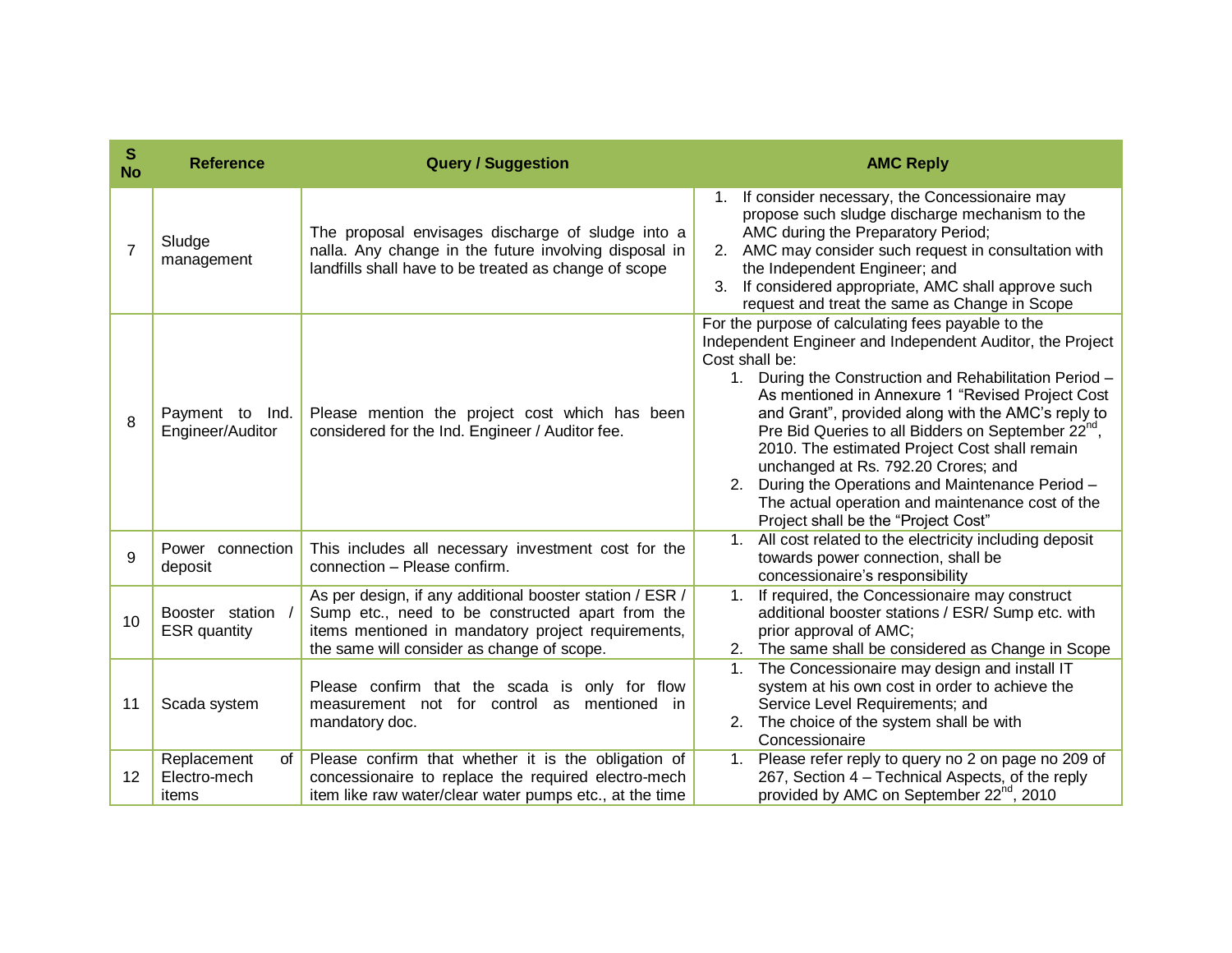| S<br><b>No</b> | <b>Reference</b>                              | <b>Query / Suggestion</b>                                                                                                                                                                                                                                                                                                                                                             |             | <b>AMC Reply</b>                                                                                                                                                                                                                                                                                                                                                                                                                                                                                                                                                   |
|----------------|-----------------------------------------------|---------------------------------------------------------------------------------------------------------------------------------------------------------------------------------------------------------------------------------------------------------------------------------------------------------------------------------------------------------------------------------------|-------------|--------------------------------------------------------------------------------------------------------------------------------------------------------------------------------------------------------------------------------------------------------------------------------------------------------------------------------------------------------------------------------------------------------------------------------------------------------------------------------------------------------------------------------------------------------------------|
|                |                                               | of handing ie year 2031.                                                                                                                                                                                                                                                                                                                                                              |             |                                                                                                                                                                                                                                                                                                                                                                                                                                                                                                                                                                    |
| 13             | House<br>service<br>Connection                | Please make necessary provision in the water supply<br>bylaw for the deposit amount towards the HSC, the<br>same shall be transferred to the Concessionaire<br>account in addition the water tariff.                                                                                                                                                                                  | $1_{\cdot}$ | During the Concession Period, the Concessionaire<br>is entitled to receive deposits towards connection /<br>re-connection of the water connection;<br>2. The same shall be part of the water byelaws                                                                                                                                                                                                                                                                                                                                                               |
| 14             | Revised<br>Concession<br>agreement            | It is suggested that to issue the revised draft<br>concession agreement by taken into consideration of<br>all prebid query replies.                                                                                                                                                                                                                                                   | 1.<br>3.    | AMC had provided Draft Concession Agreement to<br>all Bidders as a part of Bidding Documents;<br>2. AMC has also provided clarifications covering its<br>stand / changes as a reply to the queries raised by<br>Bidders on various Clauses and provisions of the<br>Draft Concession Agreement;<br>These clarifications shall become a part of the Bid<br>submission and be binding on all parties including<br>AMC; and<br>4. Based on these clarifications, AMC shall revise the<br>existing Concession Agreement and execute the<br>same with Successful Bidder |
|                | <b>United Phosphorous Limited</b>             |                                                                                                                                                                                                                                                                                                                                                                                       |             |                                                                                                                                                                                                                                                                                                                                                                                                                                                                                                                                                                    |
| 15             | 4 (pg 12)<br>Rep - 2 & 3                      | Consortium Members cannot submit separate Bid<br>Security. Kindly note that all the consortium partners<br>are jointly responsible for the project and hence the<br>bid security shall necessarily be issued by all the<br>consortium partners in proportion to their respective<br>ratio of participation.                                                                           | 1.          | No change                                                                                                                                                                                                                                                                                                                                                                                                                                                                                                                                                          |
| 16             | dated<br>Mail<br>12 <sub>th</sub><br>November | The bid due date should be extended from 30th<br>November by at least 2 months                                                                                                                                                                                                                                                                                                        | 1.          | No change                                                                                                                                                                                                                                                                                                                                                                                                                                                                                                                                                          |
| 17             | 25 (pg 22) Rep - 1                            | "Instructions to bidders - The clause that concession<br>agreement cannot be changed post bid due date is<br>not practical. There are already lot of amendments<br>accepted by AMC in the response to pre-bid queries.<br>All the amendments proposed needs to be<br>incorporated in DCA and shall be provided to all the<br>bidders prior to submission of bids for better clarity." |             | 1. Please refer reply to query no 14 of this document                                                                                                                                                                                                                                                                                                                                                                                                                                                                                                              |
| 18             | "5 (pg 36)                                    | "Collection account shall be defined in the Concession                                                                                                                                                                                                                                                                                                                                |             | 1. Please refer reply to query no 19 on page no 10 of                                                                                                                                                                                                                                                                                                                                                                                                                                                                                                              |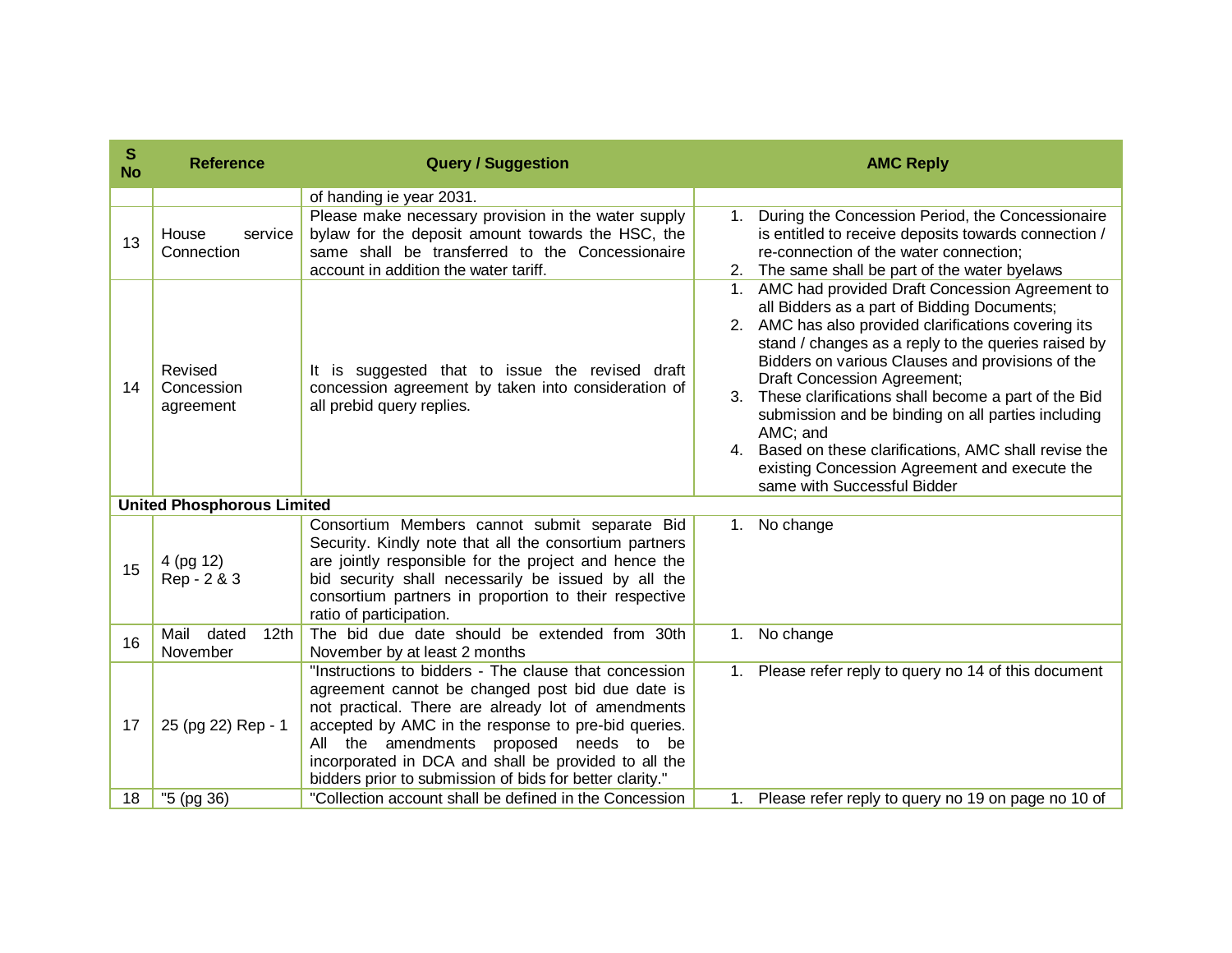| $\mathbf{s}$<br><b>No</b> | <b>Reference</b>         | <b>Query / Suggestion</b>                                                                                                                                                                                                                                                                                                                                                                                                                                                                                                               | <b>AMC Reply</b>                                                                                                                                                                                   |
|---------------------------|--------------------------|-----------------------------------------------------------------------------------------------------------------------------------------------------------------------------------------------------------------------------------------------------------------------------------------------------------------------------------------------------------------------------------------------------------------------------------------------------------------------------------------------------------------------------------------|----------------------------------------------------------------------------------------------------------------------------------------------------------------------------------------------------|
|                           | Rep - 3"                 | Agreement. We request once again that AMC escrow<br>50% of octroi and property tax for first 5 years to<br>protect the Operator and also to give comfort to<br>financiers."                                                                                                                                                                                                                                                                                                                                                             | 72, of the reply provided by AMC on November 3rd,<br>2010                                                                                                                                          |
| 19                        | "6 (pg 37)<br>Rep - 1"   | "The concessionaire shall be responsible for billing<br>and collection of water tariff". We request AMC to<br>amend the clause as "The concessionaire shall be<br>responsible for bulk water billing to AMC"" OR ""AMC<br>shall be responsible for collection of water tariff and<br>the Concessionaire shall assist AMC in billing to the<br>Consumers. OR AMC shall be resposible for collection<br>of revenue from the consumers for the first five years<br>and The concesionaire shall assist AMC in billing to<br>the consumers." | 1. No change                                                                                                                                                                                       |
| 20                        | "9 (pg 50)<br>Rep - 6"   | Kindly amend this clause "The Concessionaire shall<br>assist AMC to represent before MERC" as all power<br>connection will be in the name of AMC and the<br>concessionaire will not have any official locus standa<br>before MERC. Besides, direct representation by the<br>concessionaire may attract commercial power tariff<br>being a private entity.                                                                                                                                                                               | 1. Please refer reply to query no 57 on page no 22 of<br>72, of the reply provided by AMC on November $3^{\text{rd}}$ ,<br>2010                                                                    |
| 21                        | "14 (pg 64)<br>Rep - 1"  | AMC may please review its reply as the variation of<br>$+/-$ 5 % is very high in a capital intensive project like<br>Aurangabad and will have big financial implication for<br>the Operator and needs to be factored at actual to<br>avoid unnecessary loading on the bids.                                                                                                                                                                                                                                                             | Please refer reply to query no 60 on page no 22 of<br>1.<br>72, of the reply provided by AMC on November 3 <sup>rd</sup> ,<br>2010                                                                 |
| 22                        | "27 (pg 87)<br>Rep - 17" | AMC have given a new list of employees Annexure 24<br>trend in employee remuneration and the number of<br>empoyees is only 115 Nos compared to the earlier<br>number indicated in the tender of 400 nos. Also<br>please inform how the establishment cost of Rs 4.77<br>Crores in the year 2009-2010 has been arrived.                                                                                                                                                                                                                  | The list provided in Annexure 31 of the reply<br>1 <sub>1</sub><br>provided by AMC on September 22 <sup>nd</sup> , 2010 is just<br>an indicative list providing trend in change in<br>remuneration |
| 23                        | "66 (pg 23)<br>Rep - 1"  | AMC in their clarification dated 3-11-2010<br>have<br>amended their earlier clarification that the<br>lead                                                                                                                                                                                                                                                                                                                                                                                                                              | No change<br>1.                                                                                                                                                                                    |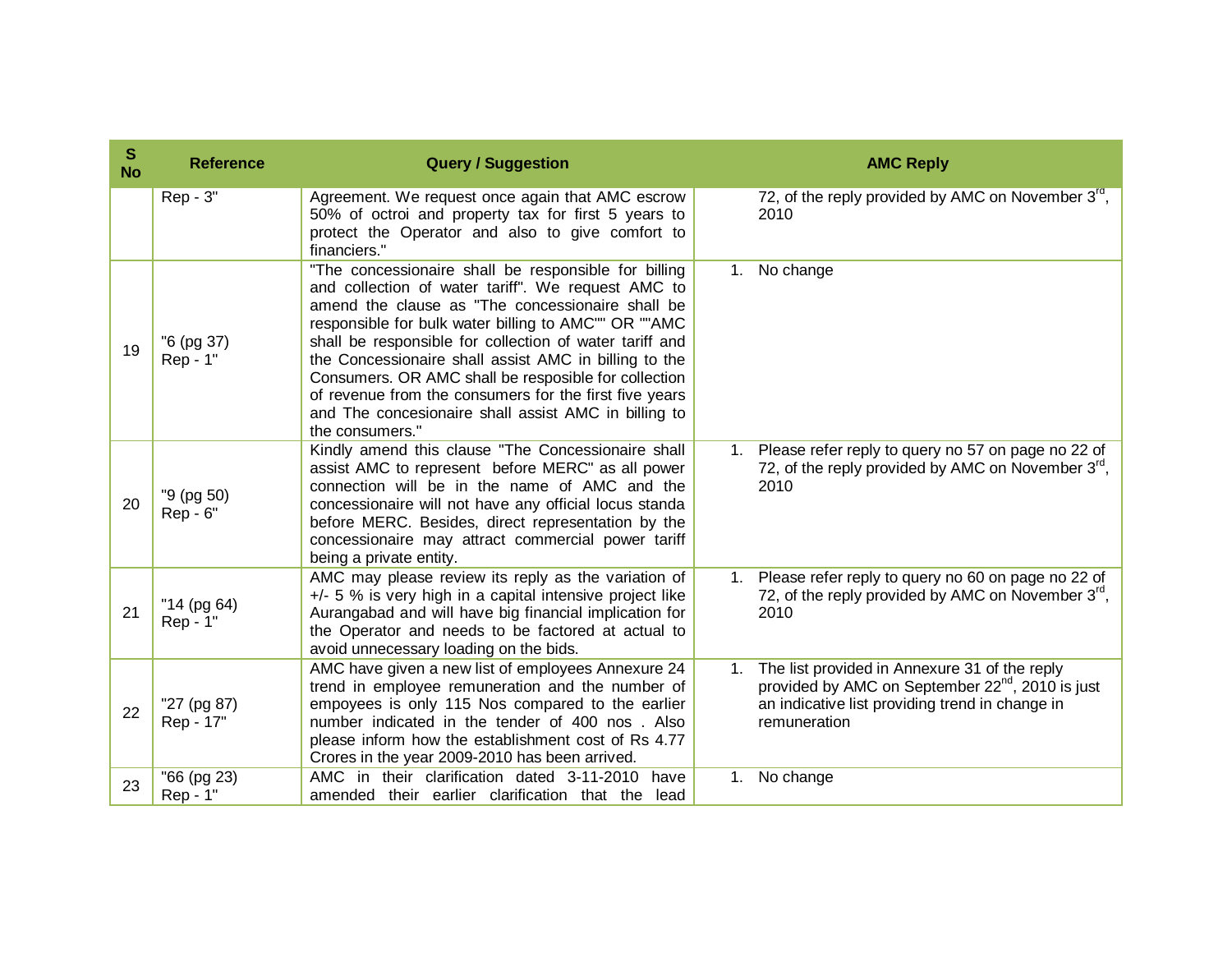| S<br><b>No</b> | <b>Reference</b>           | <b>Query / Suggestion</b>                                                                                                                                                                                                                                                                                                                                                                                                                                                                                                                                       |    | <b>AMC Reply</b>                                                                                                                |
|----------------|----------------------------|-----------------------------------------------------------------------------------------------------------------------------------------------------------------------------------------------------------------------------------------------------------------------------------------------------------------------------------------------------------------------------------------------------------------------------------------------------------------------------------------------------------------------------------------------------------------|----|---------------------------------------------------------------------------------------------------------------------------------|
|                |                            | consortium member or through its associates will be<br>allowed to dilute stake holding to 26% prior to the<br>formation of SPV. We find that in your clarification<br>document dated 3-11-2010 you had removed<br>associates. We request you to kindly reinstate this as<br>this query has already been approved<br>and<br>amendment issued.                                                                                                                                                                                                                    |    |                                                                                                                                 |
| 24             | "42 (pg 110)<br>Query "    | Overall Project structure assumes all investments<br>within 3 years. We would request that the Operator<br>should have the flexibility of phasing out take up of the<br>project based on demand by stake holders, milestone<br>grants brought in by AMC and revenue collection<br>scenario.                                                                                                                                                                                                                                                                     |    | Please refer reply to query no 69 on page no 24 of<br>72, of the reply provided by AMC on November $3^{\text{rd}}$ ,<br>2010    |
| 25             | "45 (pg 111)<br>Rep 1 & 2" | "The concessionaire doesn't have any direct locus<br>standa before Government authorities. It can only<br>facilitate in taking up the matter on behalf of AMC and<br>primary responsibility shall be of AMC only. We<br>therefore request AMC to rephrase the replies as<br>below:<br>1. It shall be AMC's responsibility to obtain all permits<br>required for implementation of the project;<br>2. The concessionaire shall assist AMC in obtaining<br>the required permissions and bear the cost pertaining<br>to obtain such licences/ permits/ approvals." |    | 1. Please refer reply to query no 70 on page no 24 of<br>72, of the reply provided by AMC on November 3 <sup>rd</sup> ,<br>2010 |
| 26             | "64 (pg 129)<br>Rep 1 "    | As the concessionaire is required to bring in<br>substantial investment and when there are a number<br>of variables in the contract LD of 1% per week is very<br>high. We request AMC to reivew this and may please<br>be modified to 0.1% per week                                                                                                                                                                                                                                                                                                             | 1. | Please refer reply to query no 73 on page no 25 of<br>72, of the reply provided by AMC on November $3^{\text{rd}}$ ,<br>2010    |
| 27             | "72 (pg 129)<br>Rep 1 "    | "We request AMC to please amend the clause as<br>below -<br>AMC carries a risk of termination of the Agreement in<br>case of non-fulfilment of the Condition Precedent and                                                                                                                                                                                                                                                                                                                                                                                      | 1. | Please refer reply to query no 74 on page no 25 of<br>72, of the reply provided by AMC on November $3^{rd}$ ,<br>2010           |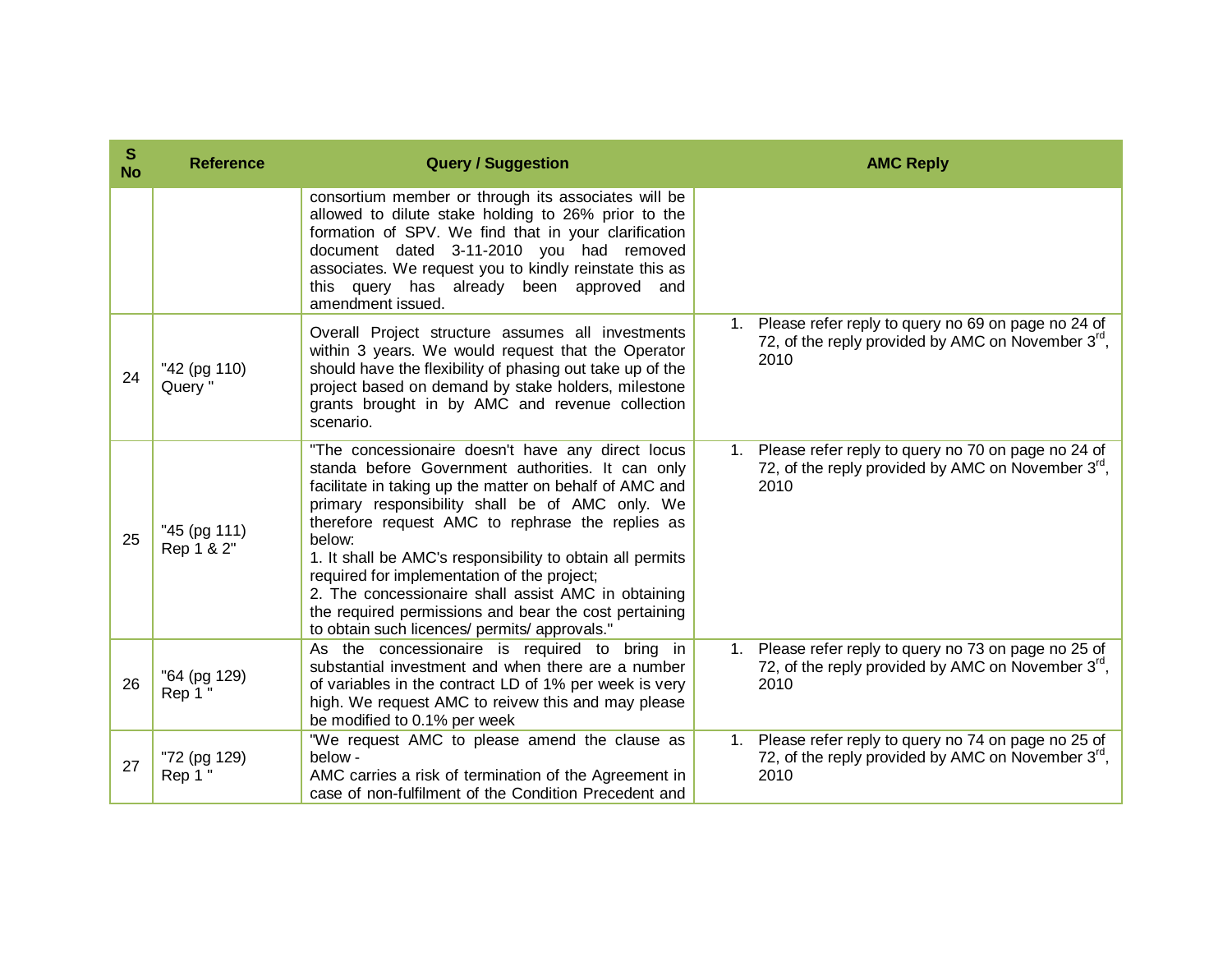| S<br><b>No</b> | <b>Reference</b>                                           | <b>Query / Suggestion</b>                                                                                                                                                                                                                                                                                                                                                                                                                                                                                                                                      | <b>AMC Reply</b>                                                                                                                                                                                                                                                                                                                                                                                                                                 |
|----------------|------------------------------------------------------------|----------------------------------------------------------------------------------------------------------------------------------------------------------------------------------------------------------------------------------------------------------------------------------------------------------------------------------------------------------------------------------------------------------------------------------------------------------------------------------------------------------------------------------------------------------------|--------------------------------------------------------------------------------------------------------------------------------------------------------------------------------------------------------------------------------------------------------------------------------------------------------------------------------------------------------------------------------------------------------------------------------------------------|
|                |                                                            | shall compensate concessionaire through suitable<br>compensation mechanism and shall be provided in<br>DCA prior to bid submission."                                                                                                                                                                                                                                                                                                                                                                                                                           |                                                                                                                                                                                                                                                                                                                                                                                                                                                  |
| 28             | Annexure 11                                                | We request NRW to be calculated from ESRs to<br>consumer point                                                                                                                                                                                                                                                                                                                                                                                                                                                                                                 | No change<br>$1_{\cdot}$                                                                                                                                                                                                                                                                                                                                                                                                                         |
| 29             | "6 (pg 159)<br>Rep 1"                                      | All drafting issues of concession agreement may<br>please be completed and given to bidders before the<br>bid submission date.                                                                                                                                                                                                                                                                                                                                                                                                                                 | 1. Please refer reply to query no 14 of this document                                                                                                                                                                                                                                                                                                                                                                                            |
|                | <b>JMC Projects (India) Limited</b>                        |                                                                                                                                                                                                                                                                                                                                                                                                                                                                                                                                                                |                                                                                                                                                                                                                                                                                                                                                                                                                                                  |
| 30             | Clause<br>No.<br>5.2(a)(i)<br>DCA,<br>of<br>prebid replies | It is the responsibility of the Concessionaire to obtain<br>all permits required for the implementation of the<br>project in accordance with the Environmental and<br>Social Assessment Report and all permits required<br>under the Applicable Law -<br>We propose AMC should shoulder the responsibility of<br>getting MOEF clearance for the project as AMC is the<br>authority to carry out the task                                                                                                                                                       | 1. MoEF clearance is not required for the Project                                                                                                                                                                                                                                                                                                                                                                                                |
| 31             | Clause No. 7 of<br>DCA,<br>prebid<br>replies               | Land delivery schedule: Portion A on or before the<br>Appointed Date (Conditions Precedent), Portion B<br>within 24 months from the date of signing of the<br>agreement. -<br>Portion B shall be handed over within 24 months from<br>the date of signing of the CA or 1.5 years from the<br>Appointed Date. Hence we get only 1.5 years for the<br>construction of portion B of the project. AMC is<br>requested either to assure handing over of portion B<br>within 12 months from the date of CA or increase the<br>construction and rehabilitation period | 1. AMC shall hand over the land identified in Portion<br>B to the Concessionaire, as and when acquired;<br>2. The process of handing over of land identified in<br>Portion B shall be completed within 24 months from<br>signing of Concession Agreement;<br>The entire Portion B will be delivered to the<br>3.<br>Concessionaire over a period of 24 months from<br>signing of Concession Agreement and not after<br>completion of such period |
| 32             | Clause No. 7.3 of<br>DCA,<br>prebid<br>replies             | AMC shall not be liable for any unforeseen adverse<br>site conditions identified on or after the Appointed<br>Date. All costs relevant to such unforeseen condition<br>shall be borne by the Concessionaire -<br>If site is handed over to the Concessionaire only on<br>the Appointed Date, how can the concessionaire                                                                                                                                                                                                                                        | Please refer reply to query no 5 on page no 3 of 72<br>$1_{\cdot}$<br>and query no 63 on page no 23 of 72, of the reply<br>provided by AMC on November 3 <sup>rd</sup> , 2010                                                                                                                                                                                                                                                                    |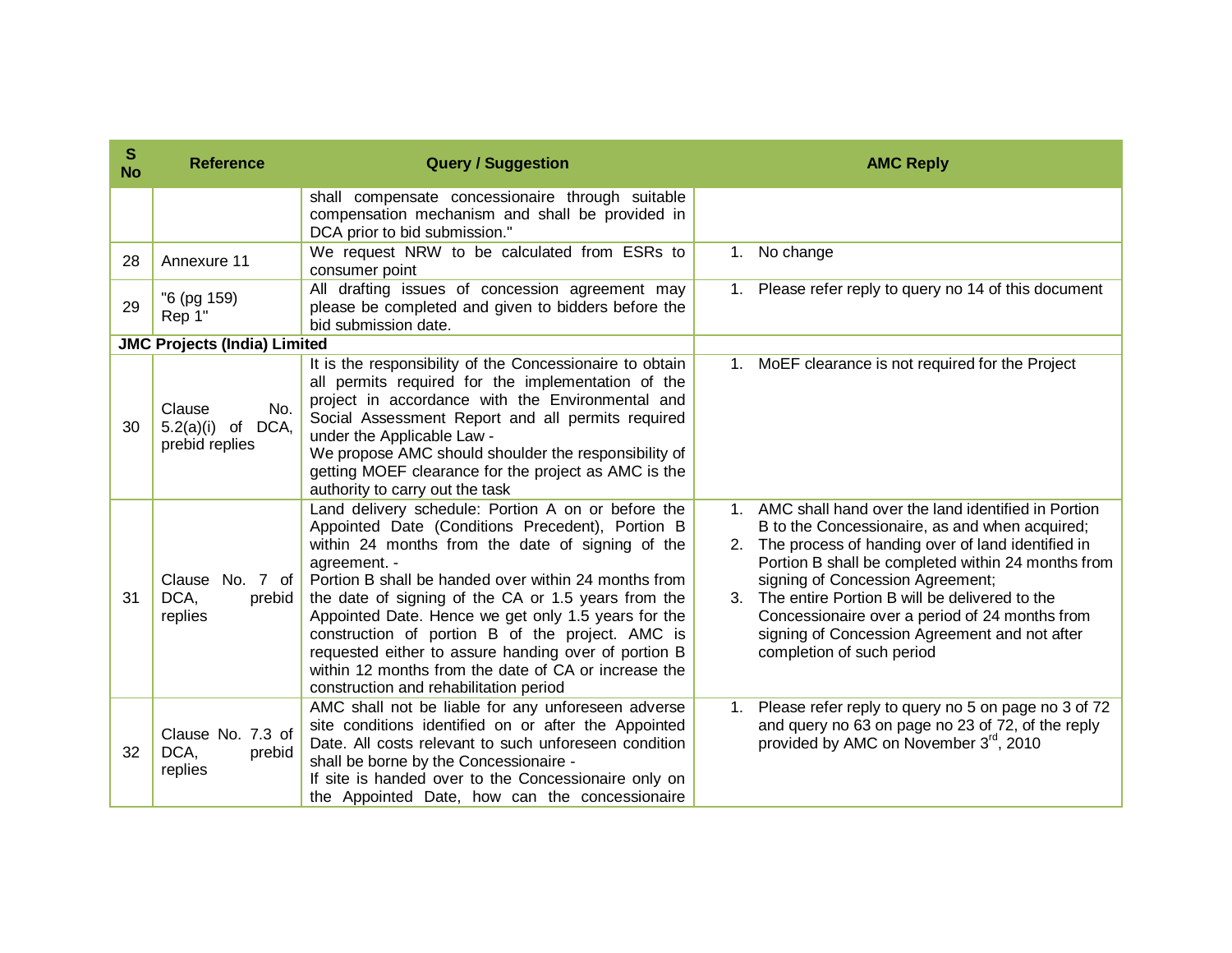| S<br><b>No</b> | <b>Reference</b>                                | <b>Query / Suggestion</b>                                                                                                                                                                                                                                                                                                                                                                                                                                                                                                                                                                   | <b>AMC Reply</b>                                                                                                                                                                                                                                                                                  |
|----------------|-------------------------------------------------|---------------------------------------------------------------------------------------------------------------------------------------------------------------------------------------------------------------------------------------------------------------------------------------------------------------------------------------------------------------------------------------------------------------------------------------------------------------------------------------------------------------------------------------------------------------------------------------------|---------------------------------------------------------------------------------------------------------------------------------------------------------------------------------------------------------------------------------------------------------------------------------------------------|
|                |                                                 | determine the nature / extent of unforeseeable<br>conditions prior to the Appointed Date. Will the<br>concessionaire by permitted access to site and<br>carrying out site investigations prior to the Appointed<br>Date?                                                                                                                                                                                                                                                                                                                                                                    |                                                                                                                                                                                                                                                                                                   |
| 33             | Clause No. 17.7 of<br>DCA,<br>prebid<br>replies | The details for regularising of illegal connections shall<br>be provided in the proposed AMC bye laws.<br>Regarding the number of illegal connections, the<br>concessionaire is expected to conduct detailed field<br>survey during the preparatory period -<br>Nothing has been mentioned regarding AMC's<br>assistance in regularising such illegal connections.<br>Please provide the AMC byelaws                                                                                                                                                                                        | Please refer reply to query no 46 on page no 112<br>of 267, Section 2 - Commercial Aspects, of the<br>reply provided by AMC on September 22 <sup>nd</sup> , 2010<br>2. Please refer reply to query no 4 on page no 2 of<br>72, of the reply provided by AMC on November $3^{\text{rd}}$ ,<br>2010 |
| 34             | Clause 20 of DCA,<br>prebid replies             | If change in scope or change in quantity results in<br>decrease in project cost, the Concessionaire shall<br>Grant<br>in<br>the<br>return<br>same<br>proportion<br>In case of change in scope the decision of AMC shall<br>be binding upon both the Independent Engineer and<br>the Concessionaire -<br>On what basis will there be reduction in the availed<br>Grant based on the reduction in the scope of works.<br>Please provide the detailed breakup of each<br>component of works so that its impact could be<br>ascertained at the time of reduction in change in<br>scope of works | 1. The Grant will be reduced on a proportionate basis<br>of the overall cost of the component identified in<br>Annexure 1 "Revised Project Cost and Grant" of<br>the reply provided by AMC on September 22 <sup>nd</sup> ,<br>2010                                                                |
| 35             | Clause 30 of DCA,<br>prebid replies             | In case of any changes in law which results in<br>increase in costs or decrease in net after tax return of<br>the concessionaire in any financial year, the<br>concessionaire shall bear such incremental costs upto<br>5% of the total project cost. Modifications in the<br>project agreements shall be affected only after such<br>costs increase beyond 5% -                                                                                                                                                                                                                            | 1. No change                                                                                                                                                                                                                                                                                      |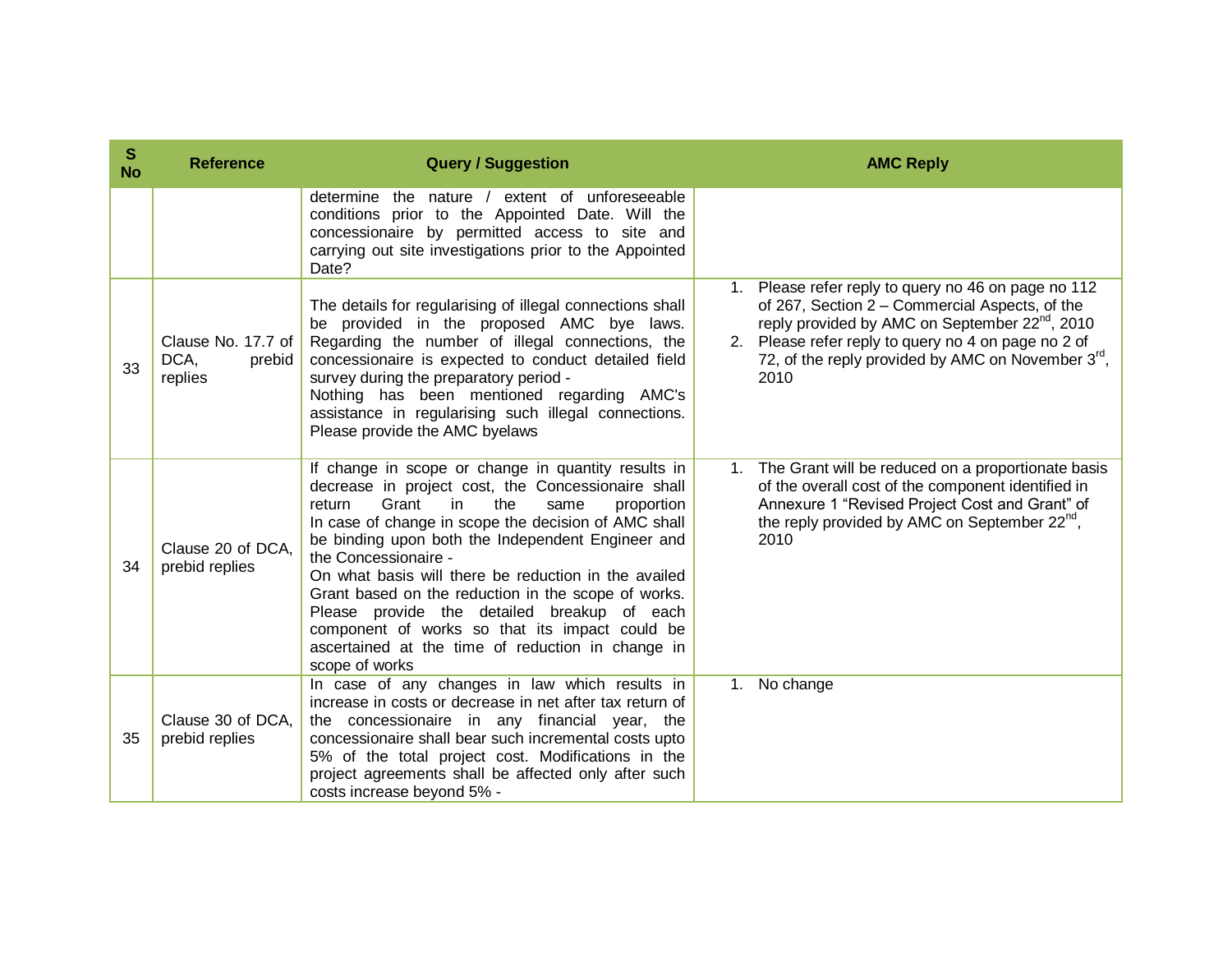| S<br><b>No</b> | <b>Reference</b> | <b>Query / Suggestion</b>                                                                                                                                                                                                                                                                                                                                                                                                                                                                                                                                                                                                |    | <b>AMC Reply</b>                                                                                                                                                  |
|----------------|------------------|--------------------------------------------------------------------------------------------------------------------------------------------------------------------------------------------------------------------------------------------------------------------------------------------------------------------------------------------------------------------------------------------------------------------------------------------------------------------------------------------------------------------------------------------------------------------------------------------------------------------------|----|-------------------------------------------------------------------------------------------------------------------------------------------------------------------|
|                |                  | No relief provided by AMC in this clause. The cap<br>remains at 5% of the total project cost per year. This<br>amounts to approx Rs 39.6 Crores per year. AMC is<br>requested to reduce the cap to 0.5% of the total<br>project cost                                                                                                                                                                                                                                                                                                                                                                                     |    |                                                                                                                                                                   |
| 36             | General          | Project feasibility study in terms of end user's<br>acceptance about the concept of the project and their<br>amenability to pay such tariff. AMC is planning to<br>conduct public consultations to make consumers<br>aware about the project and the new tariff structure.<br>AMC considers that this tariff structure shall be<br>acceptable to the consumers -<br>AMC is requested to conduct the public consultations<br>to determine the acceptance of the users prior to the<br>Appointed Date and it should be a Conditions<br>Precedents for AMC, as the collection risk of user fees<br>is on the Concessionaire | 1. | No change                                                                                                                                                         |
| 37             | General          | AMC shall provide Substitution Agreement in the<br>Concession Agreement to allow Lenders to step in, in<br>case of default by concessionaire. -<br>AMC is requested to provide the Substitution<br>Agreement prior to the submission of bids                                                                                                                                                                                                                                                                                                                                                                             |    | 1. AMC shall provide draft Substitution Agreement to<br>all Bidders prior to Bid Due Date                                                                         |
| 38             | General          | Draft Concession Agreement shall be provided to the<br>successful bidder -<br>AMC is requested to provide the Draft Concession<br>Agreement prior to the submission of the bids                                                                                                                                                                                                                                                                                                                                                                                                                                          | 1. | Please refer reply to query no 14 of this document                                                                                                                |
| 39             | General          | Timeline for proposal submission is very less -<br>AMC is requested to extend the last date of<br>submission of bids to 60 days after providing all<br>necessary documents as requested by the bidders                                                                                                                                                                                                                                                                                                                                                                                                                   | 1. | No change                                                                                                                                                         |
| 40             | General          | AMC has signed a tripartite agreement with MOUD,<br>GOI & GOM agreeing to implement state and ULB<br>level mandatory reforms in order to receive grants<br>from UIDSSMT. This Grant shall be available only till                                                                                                                                                                                                                                                                                                                                                                                                         |    | 1. Please refer reply to query no 2 on page no 25 of<br>267, Section 2 - Commercial Aspects, of the reply<br>provided by AMC on September 22 <sup>nd</sup> , 2010 |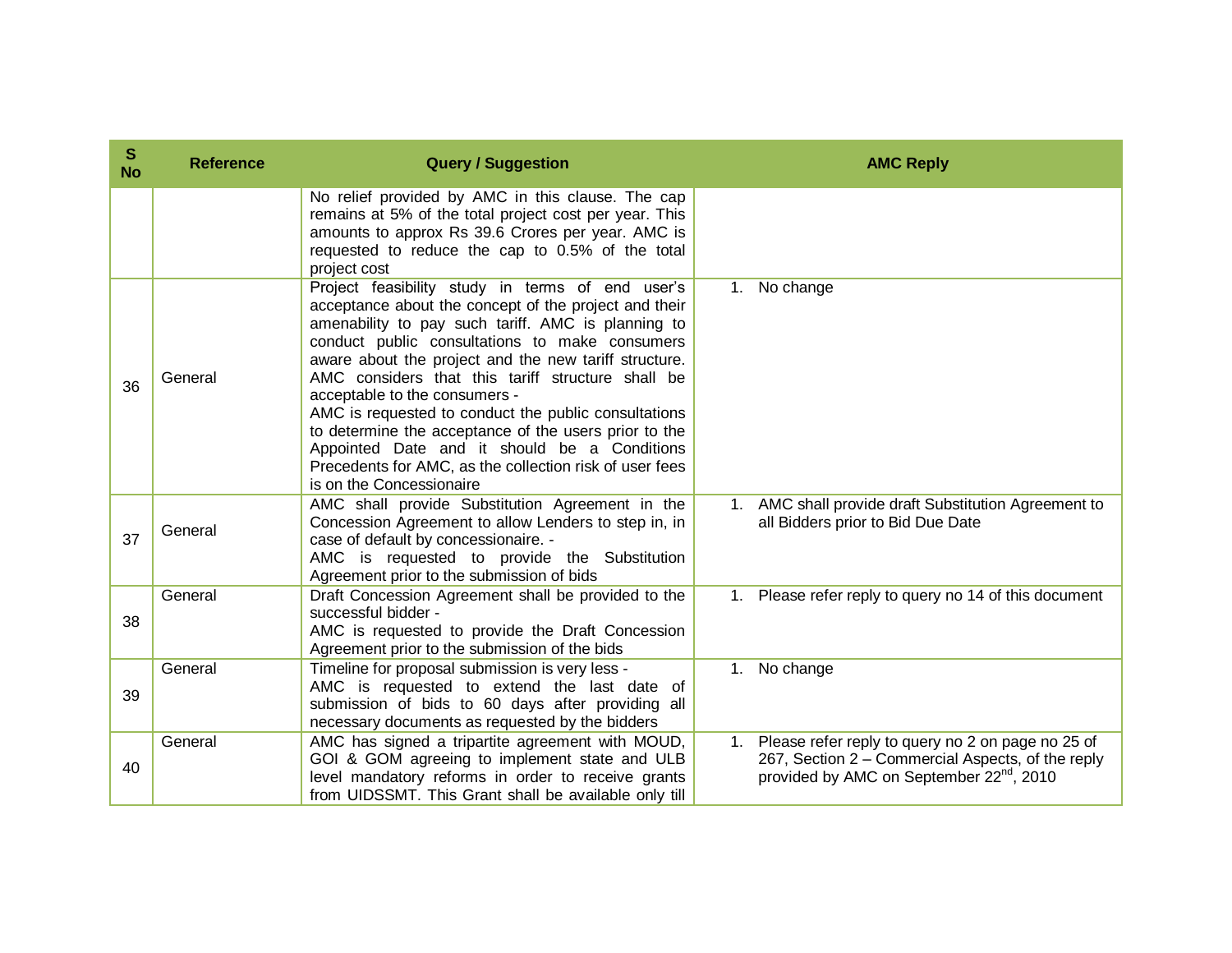| S<br><b>No</b> | <b>Reference</b>                           | <b>Query / Suggestion</b>                                                                                                                                                                                                                                                                                                                                                                                                                                                                              | <b>AMC Reply</b>                                                                                                          |
|----------------|--------------------------------------------|--------------------------------------------------------------------------------------------------------------------------------------------------------------------------------------------------------------------------------------------------------------------------------------------------------------------------------------------------------------------------------------------------------------------------------------------------------------------------------------------------------|---------------------------------------------------------------------------------------------------------------------------|
|                |                                            | March 2012. Current status is not mentioned -<br>Please provide the current status of the availability of<br>grant. AMC has stated that this grant shall only be<br>available upto March 2012. AMC is requested to<br>ensure that this grant is available throughout the entire<br>construction period, after the award of the Contract                                                                                                                                                                |                                                                                                                           |
| 41             | General                                    | The approved list of vendors for MS Plate provided by<br>AMC does not include the company names which has<br>its own plate manufacturing unit as well as pipe<br>manufaturing units in its name. whereas the list covers<br>only approved vendors which are manufacturers of<br>plates and not manufacturers of pipes -<br>AMC is requested to include the companies in the list<br>of approved vendors which has its own plate<br>manufacturing unit as well as pipe manufaturing unit in<br>its name | It shall be Successful Bidder's responsibility to fulfill<br>$1_{\cdot}$<br>the criteria by identifying such manufacturer |
|                | <b>Jindal Water Infrastructure Limited</b> |                                                                                                                                                                                                                                                                                                                                                                                                                                                                                                        |                                                                                                                           |
| 42             |                                            | KPI for Non Revenue Water (NRW) of 15% - from<br>Source to customer meter. Not a standard approach<br>and impossible to achieve.<br>1. Measurement of 15% should be from the<br>entry to the distribution system i.e. from the<br>outlet of the clear water tank / MBR to the<br>customer meter<br>2. 15% NRW in a span of 6 years may not be<br>achievable as pipes (old & new both) are<br>likely to burst or leak when the system is<br>pressurized                                                 | 1. No change                                                                                                              |
| 43             |                                            | Disconnection Policy: Disconnecting only after 3<br>months of consecutive over dues / defaults in payment<br>is a major financial risk for the Concessionaire which<br>need to be addressed by collecting the same<br>maximum within 30 days of the issuance of the water<br>bill                                                                                                                                                                                                                      | No change<br>$1_{\cdot}$                                                                                                  |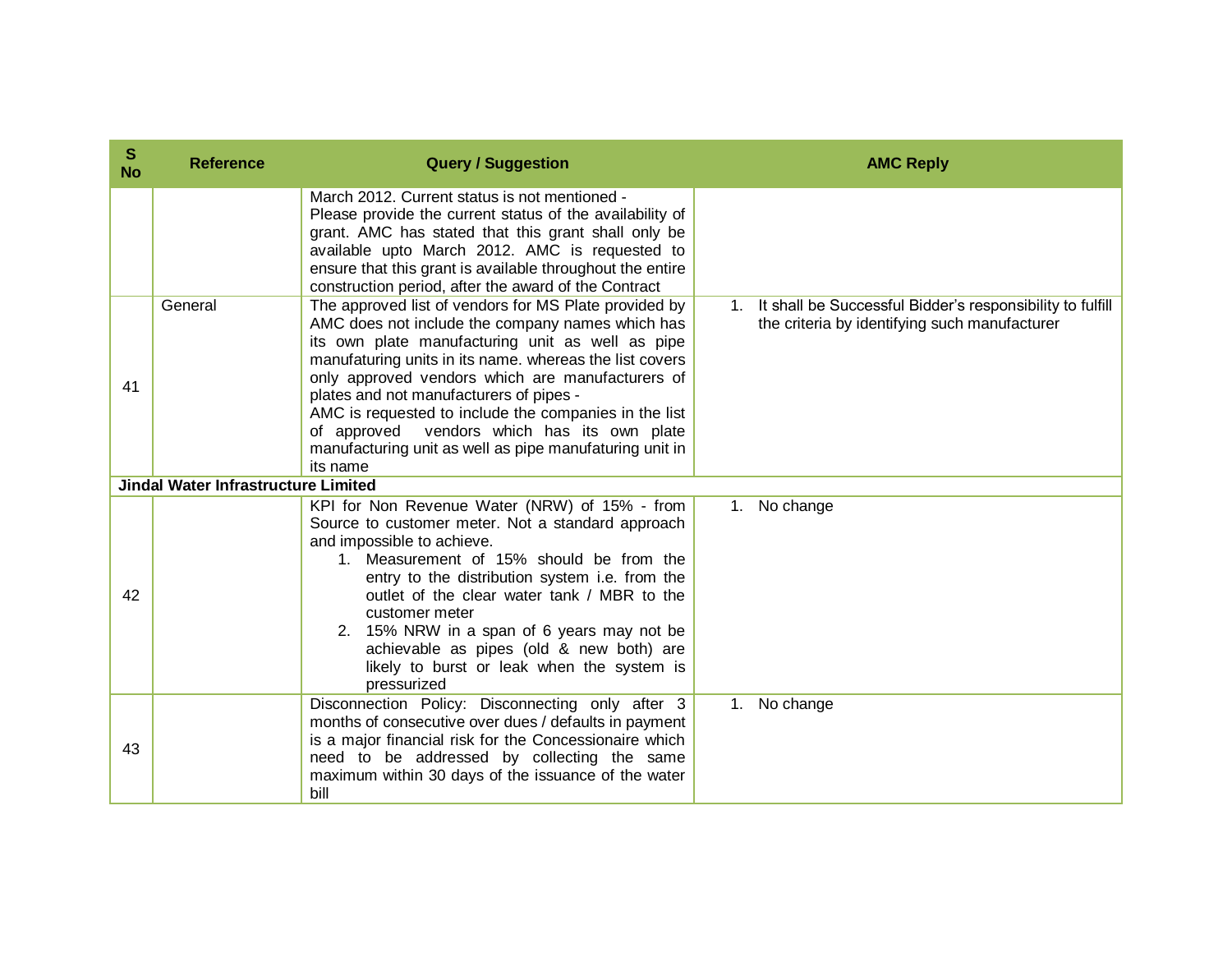| S<br><b>No</b> | <b>Reference</b>          | <b>Query / Suggestion</b>                                                                                                                                                                                                                                                                                                                                                    | <b>AMC Reply</b>                                                                                                                   |
|----------------|---------------------------|------------------------------------------------------------------------------------------------------------------------------------------------------------------------------------------------------------------------------------------------------------------------------------------------------------------------------------------------------------------------------|------------------------------------------------------------------------------------------------------------------------------------|
| 44             |                           | Construction Period of 3 years: This seems to be very<br>tight and un-achievable. Even if achievable, it will<br>create a lot of havoc and inconvenience to the public<br>resulting to public outcry and possible further delays.<br>Practically one need to open the entire city if 3 years<br>period remains.                                                              | No change<br>1.                                                                                                                    |
| 45             |                           | Mandatory project requirement for distribution is not<br>prescriptive - To assess a 20 years CAPEX<br>requirement in achieving and maintaining KPI (24x7,<br>15% NRW, 100% coverage and others) shall again be<br>un-achievable task. Mechanism to recover additional<br>CAPEX in the distribution should be provided in the<br>CA.                                          | Please refer reply to query no 101 on page no 33<br>1.<br>of 72, of the reply provided by AMC on November<br>$3rd$ , 2010          |
| 46             |                           | Further we also need to understand AMC's capacity to<br>pay the Annual Support Grant plus the counter<br>guarantee from GOM for the annual support payment.<br>This should be part of Contract Agreement (CA)                                                                                                                                                                | Please refer reply to query no 19 on page no 10 of<br>1.<br>72, of the reply provided by AMC on November $3^{\text{rd}}$ ,<br>2010 |
| 47             |                           | We request AMC to extend the Bid submission date<br>by 60 days from the date of response. At this juncture,<br>may we request extension of Bid submission upto 10 <sup>th</sup><br>February 2011.                                                                                                                                                                            | No change<br>1.                                                                                                                    |
|                | <b>SPML Infra Limited</b> |                                                                                                                                                                                                                                                                                                                                                                              |                                                                                                                                    |
| 48             |                           | To be able to incorporate all the major changes and to<br>submit the most techno-commercial responsive offer,<br>we need at least 4 weeks time and hence we request<br>you to kindly extend the Bid submission date by 4<br>weeks and confirm accordingly.                                                                                                                   | No change<br>1.                                                                                                                    |
| 49             |                           | Kindly note that the current Addendum dated<br>03.11.2010, all PE pipes in the project has been<br>replaced with alternate MOC of DI pipes. We would<br>like to point out that world over as well as hundreds of<br>installations of India, PE pipes are accepted for<br>transmission and conveyance of water. This is not<br>only for water supply scheme but also true for | Please refer reply to query no 51 of this document<br>$1_{\cdot}$                                                                  |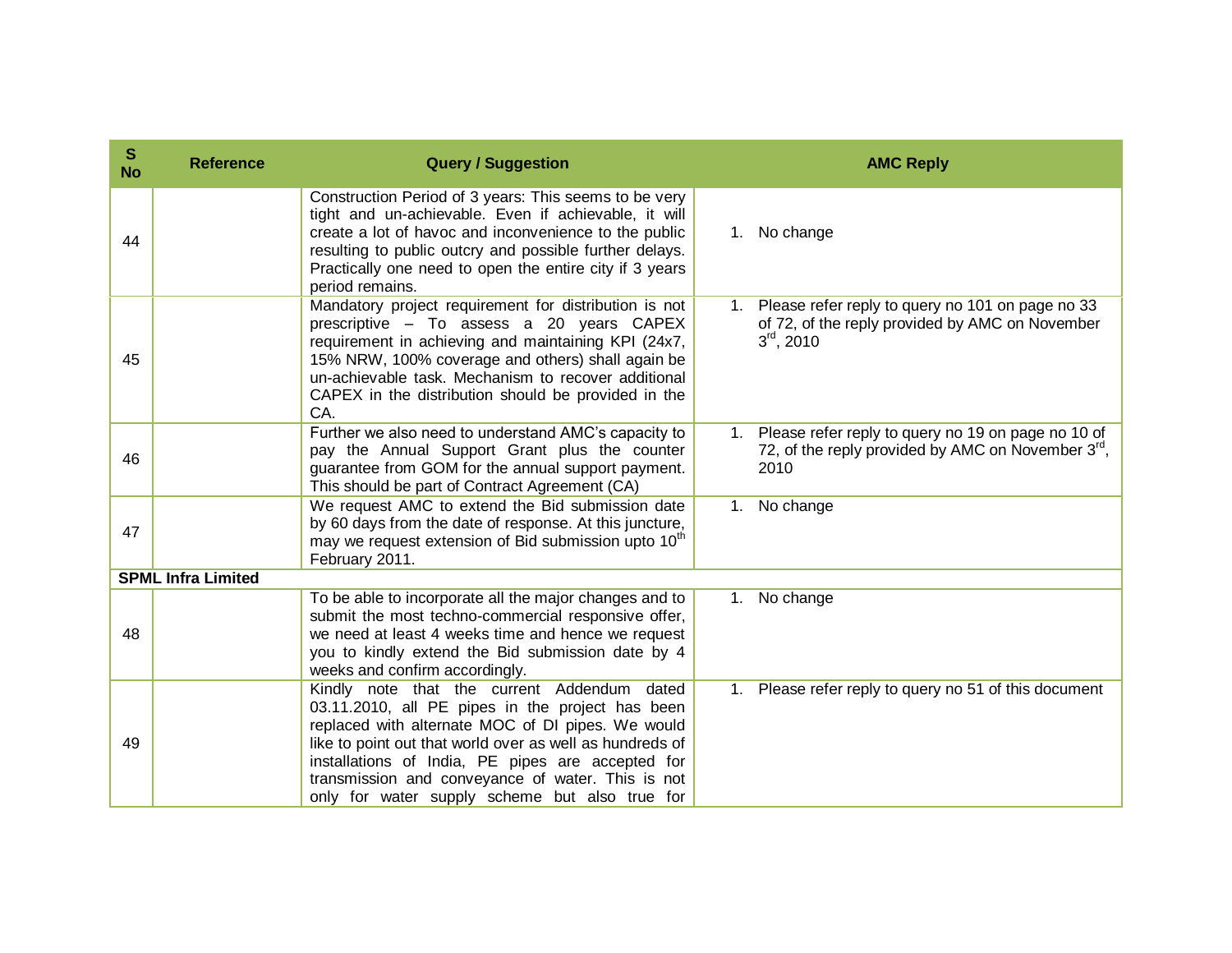| S<br><b>No</b> | <b>Reference</b>                  | <b>Query / Suggestion</b>                                                                                                                                                                                                                                                                                                                                                                                                                                                                                                                                                                                                                                                                                                                                                                                                                                                           |    | <b>AMC Reply</b>                                                                                                                                                                                                                                                                                                                                                                                                                                                                                                                                                                                                                                                                                                                  |
|----------------|-----------------------------------|-------------------------------------------------------------------------------------------------------------------------------------------------------------------------------------------------------------------------------------------------------------------------------------------------------------------------------------------------------------------------------------------------------------------------------------------------------------------------------------------------------------------------------------------------------------------------------------------------------------------------------------------------------------------------------------------------------------------------------------------------------------------------------------------------------------------------------------------------------------------------------------|----|-----------------------------------------------------------------------------------------------------------------------------------------------------------------------------------------------------------------------------------------------------------------------------------------------------------------------------------------------------------------------------------------------------------------------------------------------------------------------------------------------------------------------------------------------------------------------------------------------------------------------------------------------------------------------------------------------------------------------------------|
|                |                                   | Irrigation based schemes. This change of MOC from<br>PE to DI increases the cost of the project by upwards<br>of 30%. You will appreciate that an economical<br>CAPEX always gives the best produced water cost<br>during the duration of the concession and also<br>reduces related cost of interest burden. We therefore<br>request to review the above and allow PE pipes to be<br>used as MOC in place of DI pipes at this stage itself,<br>so an economical financial model is presented in the<br>Bid.                                                                                                                                                                                                                                                                                                                                                                        |    |                                                                                                                                                                                                                                                                                                                                                                                                                                                                                                                                                                                                                                                                                                                                   |
| 50             |                                   | We have received the WTP site plan and we have<br>been trying to design and locate the various<br>components in the plot. However we are finding<br>difficulties in finalizing the location of the components<br>and thus require time for carrying out the detailed<br>survey of the plot and design a WTP which will be<br>hydraulically complying<br>the<br>as<br>per<br>design<br>requirements.                                                                                                                                                                                                                                                                                                                                                                                                                                                                                 | 1. | No change in Bid Due Date                                                                                                                                                                                                                                                                                                                                                                                                                                                                                                                                                                                                                                                                                                         |
| 51             | Page 6 of 72 item<br>at Sr. No. 9 | It mentions that Bidders to submit presently the<br>proposal with DI pipe for distribution network.<br>However all efforts shall be made on award by<br>persuing with State and Central Government to revise<br>the DI pipe to HDPE pipes. Kindly note that for a<br>project of this magnitude, wherin Bidder is also<br>investing substantial amount into the project, choice of<br>selection of pipe material should be kept open to the<br>bidder. In case PE pipes are used, there is a<br>substantial saving in the CAPEX, as well as it will<br>reduce NRW. Similar material has been successfully<br>used in various WSP projects in India like Tirupur,<br>Hubli, Dharwad, Belgaum, Bhopal, Patna, to mention<br>a few. Hence, we request AMC to amend the above<br>as "The choice and selection of Distribution Pipe<br>material is left open to the Bidder subject to the |    | 1. AMC agrees with the suggestion;<br>2. AMC shall allow use of a combination of HDPE &<br>DI pipes instead of only DI pipes in the distribution<br>system, provided the Concessionaire take the<br>responsibility of getting necessary approvals from<br>the agencies concerned and ensure release of<br>grants from UIDSSMT and Government of<br>Maharashtra;<br>3. AMC shall not bear any financial implication /<br>burden due to this change;<br>4. The Concessionaire shall also ensure compliance<br>with the Service Level Requirements as specified<br>by AMC; and<br>5. In case the Government do not approve the<br>combination of HDPE & DI pipes for distribution<br>system, the Concessionaire will have to provide |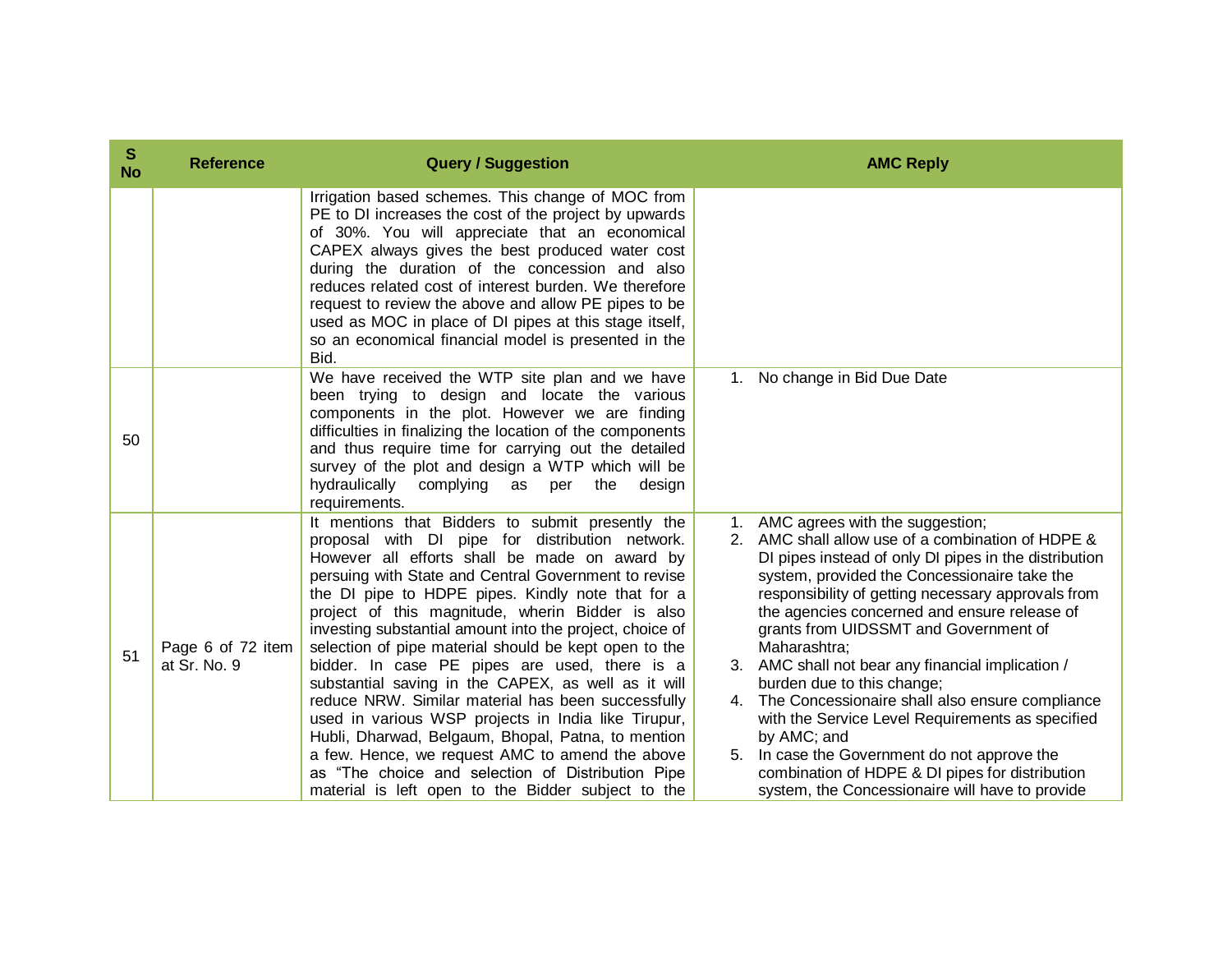| S<br><b>No</b> | <b>Reference</b>                        | <b>Query / Suggestion</b>                                                                                                                                                                                                                                                                                                                                                                                                                                                                                                             | <b>AMC Reply</b>                                                                                                                |
|----------------|-----------------------------------------|---------------------------------------------------------------------------------------------------------------------------------------------------------------------------------------------------------------------------------------------------------------------------------------------------------------------------------------------------------------------------------------------------------------------------------------------------------------------------------------------------------------------------------------|---------------------------------------------------------------------------------------------------------------------------------|
|                |                                         | condition<br>that necessary approvals from<br>the<br>concerned agencies shall be the responsibility of the<br>Bidder without affecting the performance in any<br>amanner. Further AMC will not bear any financial<br>implication/ burden due to above."                                                                                                                                                                                                                                                                               | distribution system using only DI pipes                                                                                         |
| 52             | Page no 44 of 72<br>item no 151         | In response to use of best treatment scheme<br>clarification mentions that "The Concessionaire is<br>expected to maintain water quality as stipulated in the<br>RFP document." We presume that the Bidder is free to<br>use the well proven latest technology of Modular<br>design which can provide substantial saving in<br>Chemicals, power, water losses, better water quality<br>and substantial savings in land. This will also provide<br>additional capacity of WTP in available land, if<br>required in future. Pls confirm. | Please refer reply to query No. 128 on page No. 39<br>of 72 of the reply provided by AMC on November<br>$3^{\text{rd}}$ , 2010. |
| 53             | Page no 14 of 72,<br>item at Sr. No. 39 | It mentions that water loss shall be 25%, 20%, 15%<br>respectively from years 4, 5, 6 & 7, we hope you will<br>appreciate that this is neither technically achievable<br>nor economically desirable. Hence, we request you<br>that realistic figure of 20% - 25% be adopted as NRW<br>target in year 6 and confirm accordingly.                                                                                                                                                                                                       | No change<br>1.                                                                                                                 |
| 54             | Pump                                    | Kindly note that it is the effort of the Concessionaire to<br>optimize the performance of the system at all times.<br>Keeping this in view the selection of the no, type,<br>capacity and working hours should be left open to the<br>Bidder as long as the demand of water is constantly<br>met by the operator. This will help achieving optimum<br>demand with minimum power cost.                                                                                                                                                 | No Change<br>$1_{\cdot}$                                                                                                        |
| 55             | Revised<br>mechanism                    | We request AMC that suitable revision mechanism<br>shall be provided into the contract so that water<br>payment to the Concessionaire can be revised (for<br>instance every 5 years), should the situation deviate<br>too much from the initial forecast as described in the                                                                                                                                                                                                                                                          | No change<br>$1_{\cdot}$                                                                                                        |